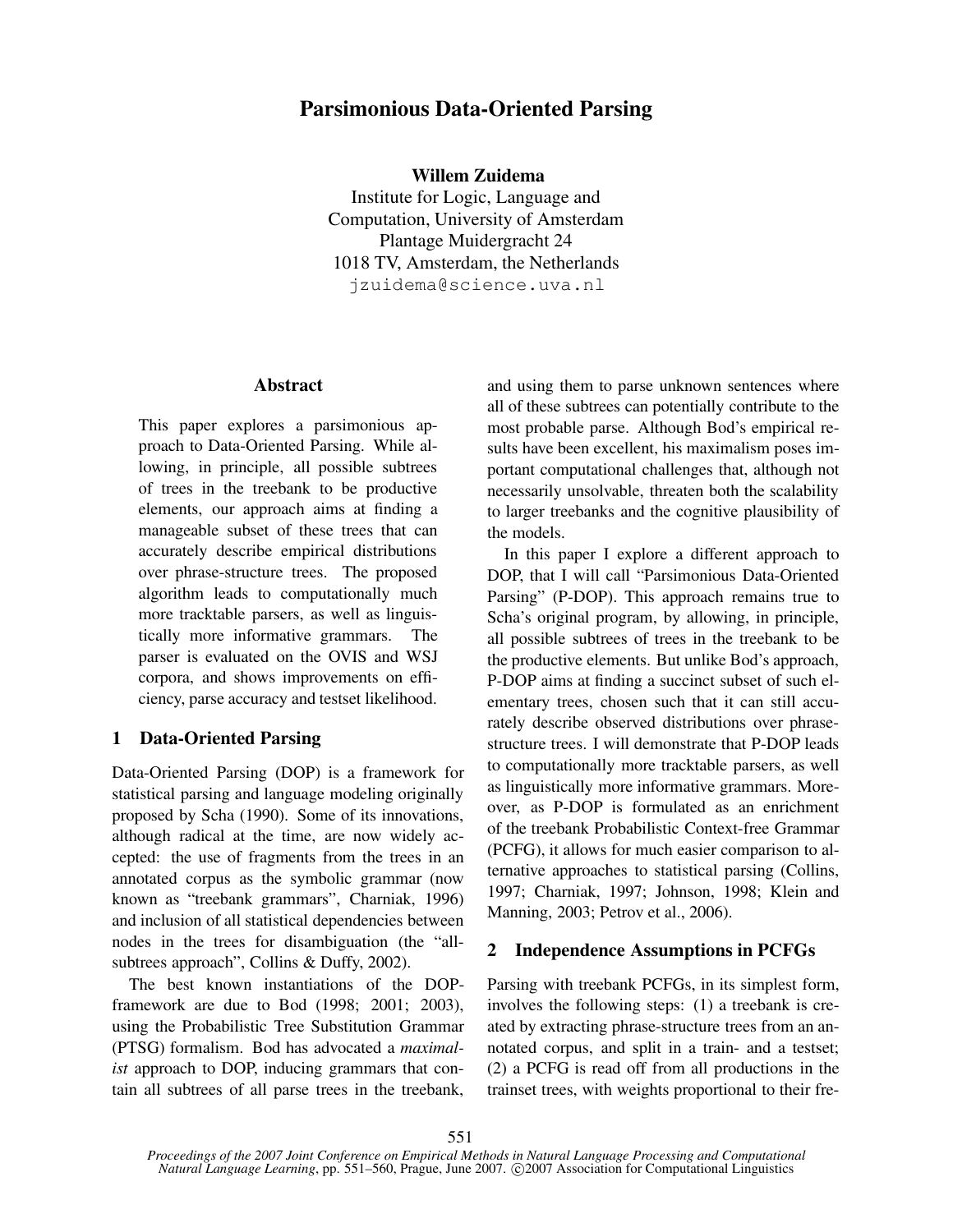quency in the treebank (the "relative frequency estimate"); (3) a standard PCFG parser is used to find for each yield of the test-set trees the most probable parse; (4) these parses are compared to the test-set trees to count matching brackets, labels and trees.

PCFGs incorporate a strong statistical independence assumption: that the expansion of a nonterminal node is only dependent on the node's label. All state-of-the-art wide-coverage parsers relax this assumption in some way, for instance by (i) changing the parser in step (3), such that the application of rules is *conditioned* on other steps in the derivation process (Collins, 1997; Charniak, 1997), or by (ii) *enriching* the nonterminal labels in step (1) with context-information (Johnson, 1998; Klein and Manning, 2003), along with suitable backtransforms in step (4). These two approaches often turn out to be equivalent, although for some conditionings it is not trivial to work out the equivalent enrichment and vice versa, especially when combined with smoothing. Interesting recent work has focused on the automatic induction of enrichments (Matzuzaki et al., 2005; Prescher, 2005), leading to extremely accurate parsers (Petrov et al., 2006).

DOP relaxes the independence assumption by changing the class of probabilistic grammars induced in step (2). In DOP1 (Bod, 1998), a PTSG is induced, which consists, subject to some heuristic constraints, of all subtrees<sup>1</sup> of the treebank trees with a weight proportional to their frequency. PTSGs allow multiple derivations to yield the same parse; in DOP1 the sum of their probabilities gives the probability of the parse. The relation between DOP and enrichment/conditioning models was clarified by Joshua Goodman, who devised an efficient PCFG transform of the DOP1 model (Goodman, 1996). The size of the PCFG resulting from this transform is linear in the number of nonterminals tokens in the corpus. Goodman's transform, in combination with a range of heuristics, allowed Bod (2003) to run the DOP model on the Penn Treebank WSJ benchmark and obtain some of the best results obtained with a generative model.

The computational challenges for DOP are far from solved, however. The difference with style (ii) enrichment is that we derive many more rules from every original tree than the number of CFGproductions it contains. This is one reason why the relative frequency estimator for DOP is inconsistent (Johnson, 2002). But worse, perhaps, the size of the grammar remains gigantic<sup>2</sup>, making it difficult for many in the field to replicate Bod's results.

In this paper, we develop a parsimonious approach to DOP, that avoids many of the computational problems of the maximalist approach but tries to maintain its excellent empirical performance. Our approach starts, both conceptually and technically, with an analysis of where the PCFG independence assumption breaks down when modeling empirical distributions. In section 2 we derive equations for the expected frequency of arbitrary subtrees under a distribution defined by a given PCFG, and use them to measure how much observed subtree-frequencies deviate from expectation. In section 4 we generalize this analysis to PTSGs. In section 5 we discuss an algorithm for estimating PTSGs from a treebank, that is based on minimizing the differences between expected and observed subtree-frequencies. We then proceed with discussing PTSGs induced from various treebanks, and in section 6 the use of these PTSGs for parsing.

#### **3 Deviations from a PCFG distribution**

PCFGs can be viewed as PTSGs where the elementary trees are restricted to depth 1; we therefore start by repeating the definition of PTSGs (Bod, 1998), and use notation appropriate for PTSGs throughout. An PTSG is a 5-tuple  $\langle V_n, V_t, S, T, w \rangle$ , where  $V_n$  is the set of non-terminal symbols;  $V_t$  is the set of terminal symbols;  $S \in V_n$  is the start symbol; T is a set of elementary trees, such that for every  $\tau \in T$  the unique root node  $r(\tau) \in V_n$ , the (possibly empty) set of internal nodes  $i(\tau) \subset V_n$  and the set of leaf nodes  $l(\tau) \subset V_n \cup V_t$ ; finally,  $w: T \to [0,1]$  is a probability (weight) distribution over the elementary trees, such that for any  $\tau \in T$ ,  $\sum_{\tau' \in R(\tau)} w(\tau') = 1$ , where  $R(\tau)$  is the set of elementary trees with the same root label as  $\tau$ . It will prove useful to also define the set of all possible trees  $\theta$  over the defined

<sup>&</sup>lt;sup>1</sup>A subtree  $t'$  of a parse tree t is a tree such that every node  $i'$  in  $t'$  equals a node  $i$  in t, and  $i'$  either has no daughters or the same daughter nodes as i.

<sup>2</sup> Sections 2-21 of WSJ contain 1676821 productions. Of these,  $10^6$  are lexical productions, and 36151 top-productions, leaving approx. 640000 internal productions which yield about  $2.5 \times 10^6$  rules in Goodman's transform.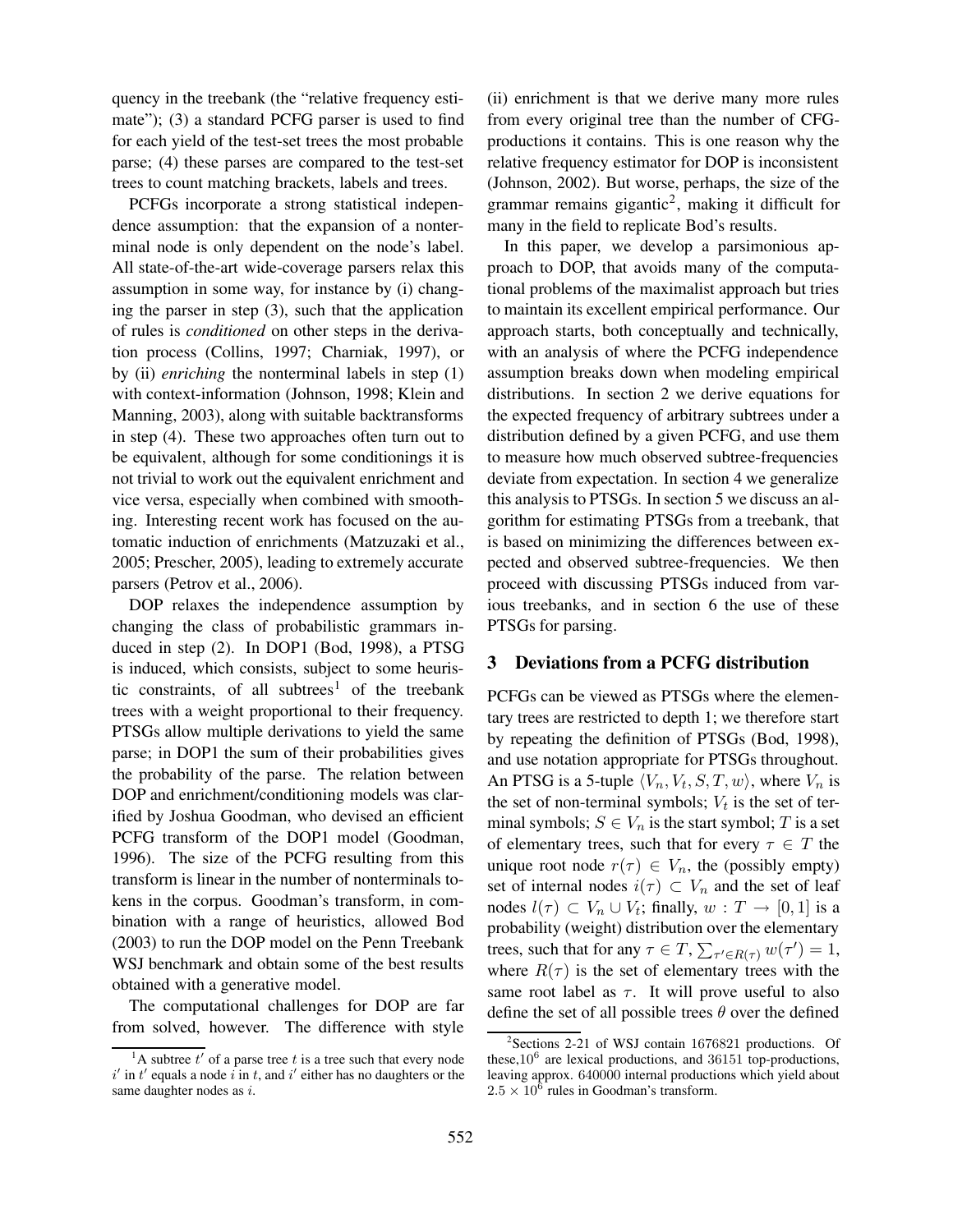alphabets (with the same conditions on root, internal and leaf nodes as for  $T$ ), and the set of all possible *complete* parse trees  $\Theta$  (with  $r(t) = S$  and all leaf nodes  $l(t) \subset V_t$ ). Obviously,  $T \subset \theta$  and  $\Theta \subset \theta$ .

The substitution operation ◦ is defined if the *leftmost nonterminal leaf* in  $\tau_1$  is identical to the root of  $\tau_2$ . Performing substitution  $\tau_1 \circ \tau_2$  yields  $t_3$ , if  $t_3$ is identical to  $\tau_1$  with the leftmost nonterminal leaf replaced by  $\tau_2$ . A derivation is a sequence of elementary trees, where the first tree  $\tau \in T$  has rootlabel S and every next tree combines through substitution with the result of the substitutions before it. In this paper, we are only concerned with grammars that define proper probability distributions over trees, such that the probability of all derivations sum up to 1 and no probability mass gets lost in derivations that never reach a terminal yield. That is, we require (if  $t(d)$  is the tree derived by derivation d):

$$
\sum_{d:t(d)\in\Theta} P(d) = 1.
$$
 (1)

For simplicity, but without loss of generality, we assume there are no recursions on the start symbol.

In this section, we restrict ourselves to PCFG distributions, and thus to a  $T$  with only depth 1 trees. The probability of a PCFG rule (conditioned on its left-hand side) in the conventional notation,  $P(A \mapsto$  $\alpha\beta \dots \gamma$ |A), now corresponds to the probability of a depth 1 tree (conditioned on its root nonterminal):

$$
P\left(\begin{array}{c}\mathbf{A} \\ \hline \mathbf{A} \\ \hline \mathbf{B} \\ \hline \mathbf{C} \end{array} \begin{array}{c}\mathbf{A} \\ \hline \mathbf{A} \\ \hline \mathbf{A} \\ \hline \mathbf{A} \end{array} \begin{array}{c}\mathbf{A} \\ \hline \mathbf{A} \\ \hline \mathbf{A} \end{array}\right)
$$

Of course, the probability of a (complete) derivation is simply the product of the (conditional) probabilities of the rules in the derivation. It is useful to consider, for a given grammar G generating a corpus of  $N$  trees, the expected frequency of visiting nonterminal state  $X$ :

$$
\mathcal{E}F(X) = \begin{cases} N & \text{if } X = S \\ \sum_{\tau} \mathcal{E}F(\tau)C(X, l(\tau)) & \text{otherwise} \end{cases}
$$
 (2)

where  $C(X, l(\tau))$  gives the number of occurrences of nonterminal  $X$  among the leaves of elementary tree *τ*. Furthermore, the expected *usage frequency* of  $\tau$  is given by

$$
\mathcal{E}F(\tau) = \mathcal{E}F(r(\tau))P(\tau|r(\tau))
$$
  
= 
$$
\mathcal{E}F(r(\tau))w(\tau)
$$
 (3)

Substituting eq (3) into (2) yields a system of  $|V_n|$  linear equations, that can be straightforwardly solved using standard methods.

We are interested in the empirical deviations from the distribution defined by a given grammar (for instance, the treebank PCFG), such that we can adjust the grammar to better model the training data (whilst avoiding overfitting). In line with the general DOP approach, we would like to measure this deviation for every possible subtree. Of course, the conditional probability of an arbitrary subtree is simply the product of the rule probabilities. The expected frequency of a subtree is the expected frequency of its root state, times the conditional probability:

$$
\mathcal{E}F(t) = \mathcal{E}F(r(t))P(t|r(t))\tag{4}
$$

Using these equations, we can measure for each observed subtree in the corpus, the difference between observed frequency and expected frequency. This will give high values for overrepresented and frequent constructions in the corpus, such as subtrees corresponding to *revenues rose CD % to* \$ *CD million from* \$ *CD million last year*, *details weren't disclosed*, *NP-SUBJ declined to comment* and contracted and negated auxiliaries such as *won't*, *can't* and *don't*. The top-10 overrepresented subtrees in the WSJ20-corpus are given in figure 1.



Figure 1: Top-10 overrepresented subtrees (excluding subtrees with punctuation) in sentences of length  $\leq 20$ , including punctuation, in sections 2-21 of the WSJ-corpus (transformed to Chomsky Normal Form, whereby newly created nonterminals are marked with an @). Measured are the deviations from the expected frequencies according to the treebank PCFG (of this selection), as in equation (4) but with  $\mathcal{E}F(r(t))$  replaced by the empirical frequency  $o(r(t))$ . Observed frequencies are (deviations between brackets): 461 (+408.2), 554 (+363.8), 556 (+361.7), 479 (+348.2), 332 (+314.3), 415 (+313.3), 460 (+305.1), 389 (+283.0), 426 (+277.2), 295 (+266.1).

Of course, there are also many subtrees that occur much less frequently than the grammar predicts, such as for instance subtrees corresponding to infrequent or non-occurring variations of the frequent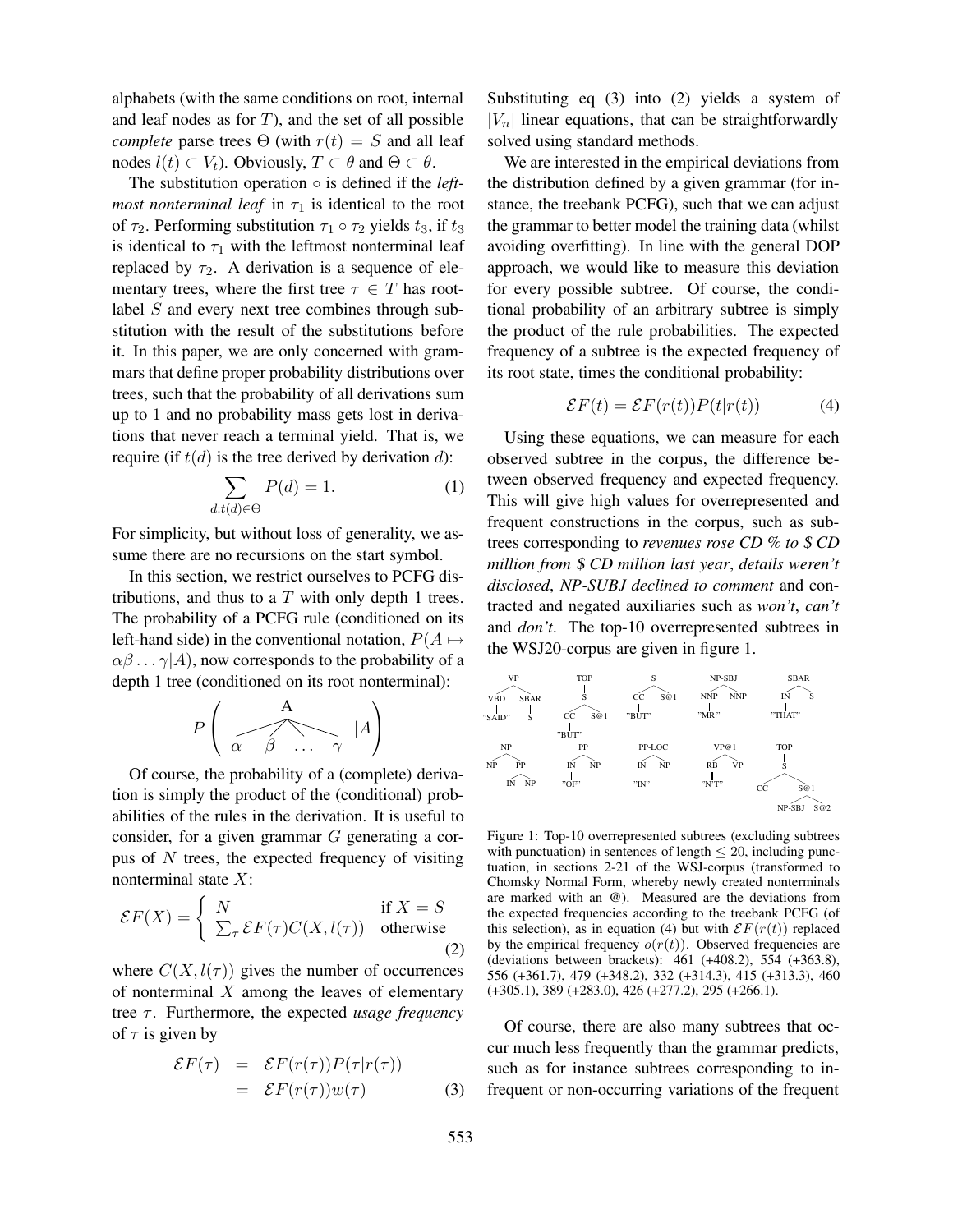ones, e.g. *revenues rose CD from* \$ *CD million from* \$ *CD million*. Underrepresented subtrees found in the WSJ20 corpus, include (VP (VBZ "IS") NP)), which occurs only once, even though it is predicted 152.7 times more often (in all other VP's with "IS", the NP is labeled NP-PRD); and (PP (IN "IN") NP)), which occurs 38 times but is expected 121.0 times more often (IN NP-constructions are usually labeled PP-LOC).

Given such statistics, how do we improve the grammar such that it better models the data? PCFG enrichment models (Klein and Manning, 2003; Schmid, 2006) split (and merge) nonterminals; in automatic enrichment methods (Prescher, 2005; Petrov et al., 2006) these transformations are performed so as to maximize data likelihood (under some constraints). The treebank PCFG-distribution thereby changes, such that the deviations from figure 1 mostly disappear. For instance, the overrepresentation of "but" as the sentence-initial CC in the second and third subtree of that figure, is dealt with in (Schmid, 2006) by splitting the CC-category into CC/BUT and CC/AND. However, also when a range of such transformations is applied, some subtrees are still greatly overrepresented. Figure 2 gives the top-10 overrepresented subtrees of the same treebank, enriched with Schmid's enrichment program tmod.

In DOP, larger subtrees can be explicitly represented as units. This is the approach we take in this paper, which involves switching from PCFGs to PTSGs. However, we cannot simply add overrepresented trees to the treebank PCFG; as is clear from figure 2, many of the overrepresented subtrees are in fact spurious variations of the same constructions (e.g. "\$ CD million", "a JJ NN"). To reach our goal of finding the minimal set of subtrees that accurately models the empirical distribution over trees, we will thus need to consider a series of PTSGs, find the subtrees that are still overrepresented and adapt the grammar accordingly.

### **4 Deviations from an PTSG distribution**

#### **4.1 Expected Frequencies: An Example**

Once we allow  $T$  to contain elementary trees of depth larger than 1, the equations above become more difficult. The reason is that now multiple derivations may give rise to the same parse tree, and,



Figure 2: Top-10 overrepresented subtrees (excluding subtrees with punctuation) in the WSJ20 corpus, enriched with the tmod program (Schmid, 2006). Empirical frequencies are as follows (deviations between brackets): 262 (+207.6), 235 (+158.4) 207 (+156.4), 228 (+153.5), 237 (+141.0), 190 (+134.2), 153 (+126.5), 166 (+117.8), 139 (+110.0), 111 (+103.8).

as a corrolary, a specific subtree can emerge in many different ways. Consider an PTSG that consists of all subtrees of the trees  $t_1$ ,  $t_2$  and  $t_3$  in figure 3, and the expected frequency of the subtree  $t^*$ .



Figure 3: Three example treebank trees and the focal subtree

It is clear that  $t^*$  might arise in many different ways. For instance, it emerges in the derivation with elementary trees  $\tau_1 \circ \tau_4 \circ \tau_5$  from figure 4, but also in derivations  $\tau_2 \circ \tau_4$  and  $\tau_3 \circ \tau_5$ . Note that in none of these derivations elementary tree  $t^*$  itself was used.



Figure 4: Some elementary trees extracted from the trees in fig 3

### **4.2 Expected Frequency: Usage & Occurrence**

Hence, when using PTSGs, we need to distinguish between the *expected usage frequency* of an elementary tree (written as  $\mathcal{E}u(\tau)$ ), and the *expected occurrence frequency* ( $\mathcal{E}o(t)$ ) of the corresponding subtree. Moreover, not all nonterminal nodes in a de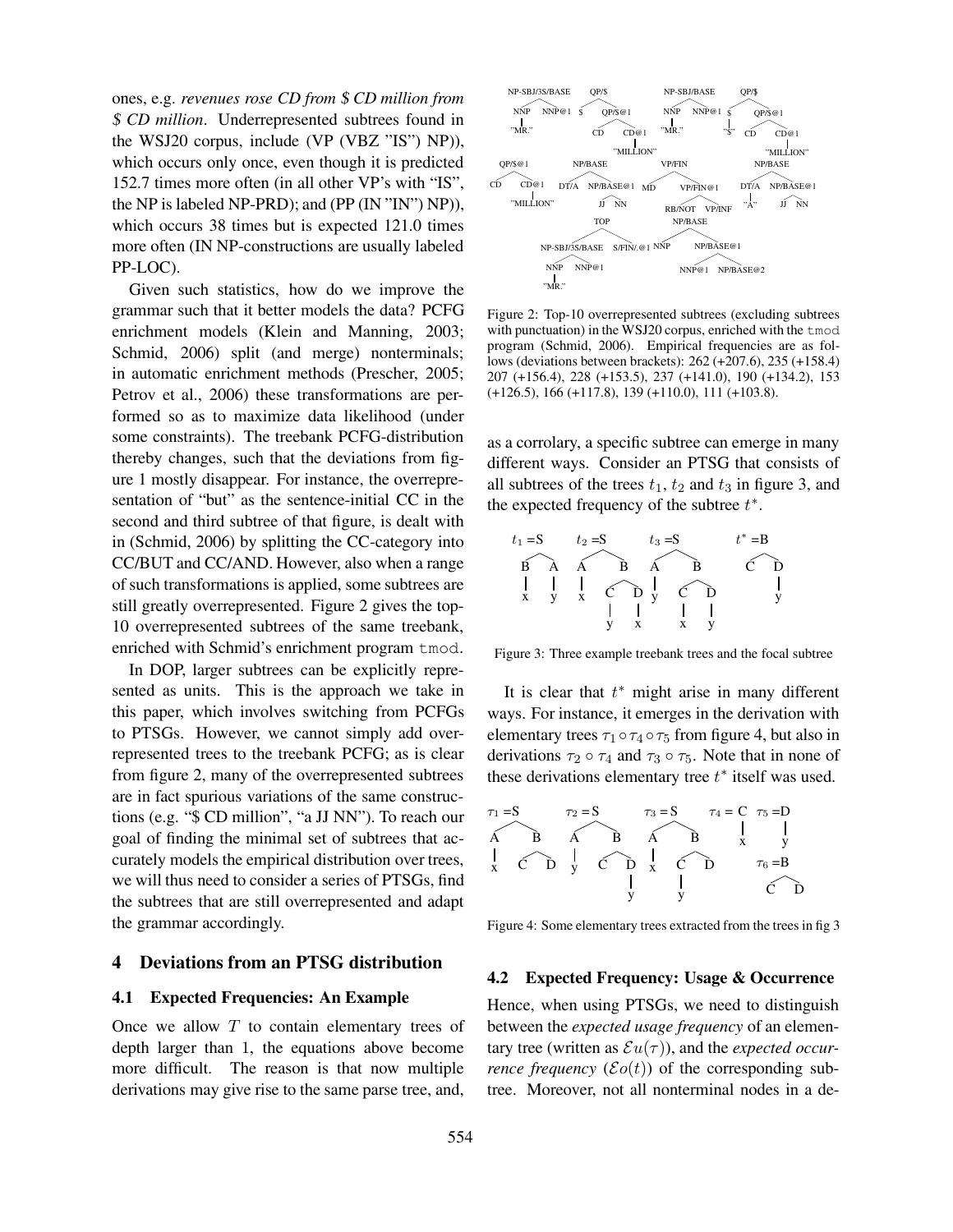rived tree are necessarily "visited" substitution sites. The expected frequency of visiting a nonterminal state  $X$  as substitution site depends on the usage frequencies:

$$
\mathcal{E}F(X) = \begin{cases} N & \text{if } X = S \\ \sum_{\tau} \mathcal{E}u(\tau)C(X, l(\tau)) & \text{otherwise} \end{cases}
$$
(5)

Relating usage frequencies to weights is still simple (compare equation 3):

$$
\mathcal{E}u(\tau) = \mathcal{E}F(r(\tau))w(\tau) \tag{6}
$$

And hence:  $w(\tau) = \mathcal{E}u(\tau) / \sum_{\tau':r(\tau)=r(\tau')} \mathcal{E}u(\tau').$ 

The expected frequency of a complete tree is not simply a product anymore, but the sum of the different derivation probabilities (where  $der(t)$  gives the set of derivations of  $t$ ):

$$
\mathcal{E}o(t) = \sum_{d \in \text{der}(t)} \prod_{\tau \in d} w(\tau) \quad \text{if } t \in \Theta \quad (7)
$$

#### **4.3 Expected Frequency of Arbitrary Subtrees**

Most complex is the expected occurrence frequency of an arbitrary subtree  $t$ . From the example above it is clear that it is not necessary that the root of  $t$  is a substitution site. Analogous to equation (4), we need the expected frequency of arriving at some state  $\sigma$  in the derivation process that is still consistent with expanding to something that contains  $t$ , and multiply it with the probability that this expansion indeed happens:

$$
\mathcal{E}o(t) = \sum_{\sigma} \mathcal{E}F(\sigma)P(t|\sigma)
$$
 (8)

To be able to define the states  $\sigma$ , we redefine the set of derivations  $der(t)$  of a subtree t, such that the derivations  $der(t^*)$  of our example tree from figure 3 are the following:  $d_1 = B \circ \tau_6 \circ \tau_5$ ,  $d_2 = \tau_6 \circ \tau_5$ ,  $d_3 = B \circ t^*$  and  $d_4 = t^*$ . Only if a derivation starts with a single nonterminal is the root node considered a substitution site. The states  $\sigma$  correspond to the first elements of each of these derivations, i.e.  $\langle B, \tau_6, B, t^* \rangle.$ 

As was clear from the example in section 4.1, we need to consider all supertrees of the trees in the derivation of  $t$  for calculating the expected frequency of a state and the probability of expanding from that state to form  $t$ . It is useful to distinguish, as do Bod & Kaplan (Bod, 1998, ch. 10) two types of supertree-subtree relations, depending on whether nodes must be removed from the root downward, or from the leaves ("frontier") upward. "Rootsubtrees" of  $t$  are those subtrees headed by any of t's internal nodes and everything below. "Frontiersubtrees" are those subtrees headed by  $t$ 's root-node, pruned at any number  $(> 0)$  of internal nodes. Using ◦ to indicate left-most substitution, we can write:

- $t_1$  is a *root-subtree* of  $t_1$ , and  $t_1$  is a *root-subtree* of  $t_2$ , if  $\exists t_3$ , such that  $t_3 \circ t_1 = t_2$ ;
- $t_1$  is a *frontier-subtree* of  $t_1$ , and  $t_1$  is a *frontiersubtree* of  $t_2$ , if  $\exists t_3 \dots t_n$ , such that  $t_1 \circ t_3 \dots \circ$  $t_n = t_2.$
- $t'$  is the x-frontier-subtree of  $t, t' = fs_x(t)$ , if x is a set of nodes in t, such that if t is pruned at each  $i \in x$  it equals  $t'$ .

We use the notation  $st(t)$  for the set of subtrees of t,  $rs(t)$  for the set of root-subtrees of t and  $fs(t)$  for the set of frontier-subtrees of  $t$ . Thus defined, the set of all subtrees of  $t$  is the set of all frontier-subtrees of all root-subtrees of t:  $st(t) = \{t' | \exists t'' (t'' \in$  $rs(t) \wedge t' \in fs(t'')$ ). We further define the sets of root-supertrees, frontier-supertrees, and supertrees as follows: (i)  $\widehat{fs_x}(t) = \{t'|t = fs_x(t')\},$  (ii)  $\widehat{fs}(t) = \{t'|t \in fs(t')\}$  (iii)  $\hat{st}(t) = \{t'|t \in st(t')\}.$ 

If there are only terminals in the yield of  $t$ , the expected frequency of a state  $\sigma$  is now simply the sum of the expected usage frequencies of those elementary trees that have  $\sigma$  at their *frontier* (i.e. that  $\sigma$  is a root-subtree of):

$$
\mathcal{E}F(\sigma) = \sum_{\tau': \sigma \in rs(\tau')} \mathcal{E}u(\tau') \quad \text{if } l(t) \subset V_t \quad (9)
$$

If there are nonterminals in the yield of  $t$ , as in the example, we need to also consider elementary trees that have these nonterminals already expanded. To see why, consider again the example of section 4.1 and check that also elementary tree  $\tau_3$  contributes to the expected frequency of  $t^*$ . If we take this into account, and write  $nt(t)$  for the nonterminal nodes in the yield of  $t$ , the final expression for the expected frequency of state  $\sigma$  becomes:

$$
\mathcal{E}F(\sigma) = \sum_{\tau \in \widehat{f}\widehat{s}(\sigma)} \sum_{\tau' \in \widehat{r}\widehat{s_{nt}(t)}(\tau)} \mathcal{E}u(\tau') \qquad (10)
$$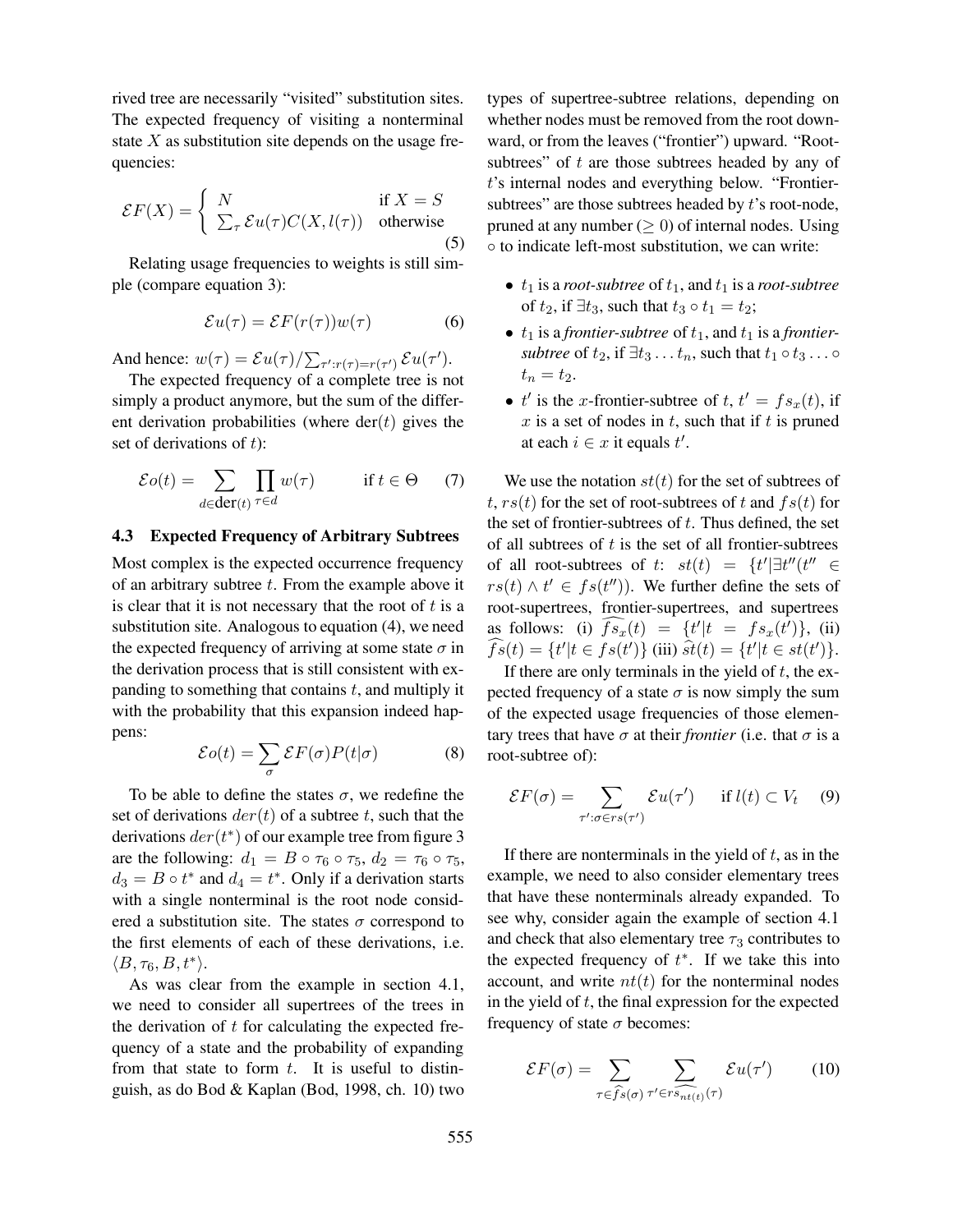Finally, the probability of expanding a state  $\sigma$ such that  $t$  emerges is again simplest if  $t$  has no nonterminals as leaves. Remember that a state  $\sigma$  was the first element of a derivation of  $t$ ; the probability of expanding to  $t$  is simply the product of the weights of the remaining elementary trees in the derivation (if states are unique for a derivation):

$$
P(t|\sigma) = \prod_{\tau \in \text{rest}(d)} w(\tau) \qquad \text{if } l(t) \subset V_t \quad (11)
$$

If there are nonterminals among the leaves of  $t$ , however, we need again to sum over possible expansions at those nonterminal leaves:

$$
P(t|\sigma) = \prod_{\tau \in \text{rest}(d)} \sum_{\tau' \in \widehat{fs_{x(t)}}(\tau)} w(\tau') \qquad (12)
$$

Substituting equations (9) and (12) into equation (8) gives a general expression for the expected occurrence frequency of an arbitary subtree t:

$$
\mathcal{E}o(t) = \sum_{d \in der(t)} \Bigg( \prod_{\substack{\tau \in \text{est}(d) \\ \text{rest}(d)}} \sum_{\tau' \in f \widehat{s_{x(t)}}(\tau)} w(\tau') \Bigg)
$$

$$
\sum_{\tau \in (\text{first}(d))} \sum_{\tau' \in f \widehat{s_{x(t)}}(\tau)} \mathcal{E}u(\tau') \Bigg). \tag{13}
$$

#### **5 Minimizing deviations: estimation**

The equations just derived can be used to learn an PTSG from a treebank, using an estimation procedure we call "push-n-pull" (pnp). This procedure was described in some detail elsewhere (Zuidema, 2006b); here I only sketch the basic idea. Given an initial setting of the parameters (all depth 1 elementary trees at their empirical frequency), the method calculates the expected frequency of all complete and incomplete trees. If a tree  $t$ 's expected frequency  $\mathcal{E}o(t)$  is higher than its observed frequency  $o(t)$ , the method subtracts the difference from the tree's score, and distributes ("pushes") it over the elementary trees involved in all its derivations  $der(t)$ ). If it is lower, it "pulls" the difference from all its derivations.

The "score" of an elementary tree  $\tau$  is the algorithm's estimate of the usage frequency  $u(\tau)$ . The amounts of score that are pushed or pulled are capped by the requirement that  $\forall \tau u(\tau) \geq 0$ ; moreover, the learning rate parameter  $\gamma$  determines the fraction of the expected-observed difference that is actually pushed or pulled. Finally, the method includes a bias  $(B)$  for moving probability mass to smaller elementary trees, to avoid overfitting (its effects become smaller as more data gets observed).

Because smaller elementary trees will be involved in other derivations as well, the push and pull operations will shift probabilities between different parse trees. Suppose a given complete tree is the only tree with nonzero frequency of all trees that can be built from the same components. This tree will continue to "pull" until it has in fact reached its appropriate frequency. Similarly, if a given tree does have zero observed frequency, it will continue to leak score to other derivations with the same components.



Figure 5: Top-10 elementary trees of depth>1, excluding those with punctuation, from running pnp on the enriched WSJ20.

The output of the push-n-pull algorithm is an PTSG, with the same set of elementary trees as the DOP models of Bod (1998; 2001). This set is very large. However, unlike those existing DOP models, the score distribution over these elementary trees is extremely skewed: relatively few trees receive high scores, and there is a very long tail of trees with low scores. In Zuidema (2006b) we give a qualitative analysis of the subtrees with the highest scores as induced from the ATIS treebank, which include many of its frequent constructions including *show me NP*, *I would like NP*, *flights from NP to NP*. The top-10 larger elementary trees that result from running pnp on a randomly selected trainset of about 8000 sentences of the Dutch OVIS treebank (Veldhuijzen van Zanten et al., 1999), can be glossed as: *Yes, from NP to NP, No thank you very much, I want to VP-INF,*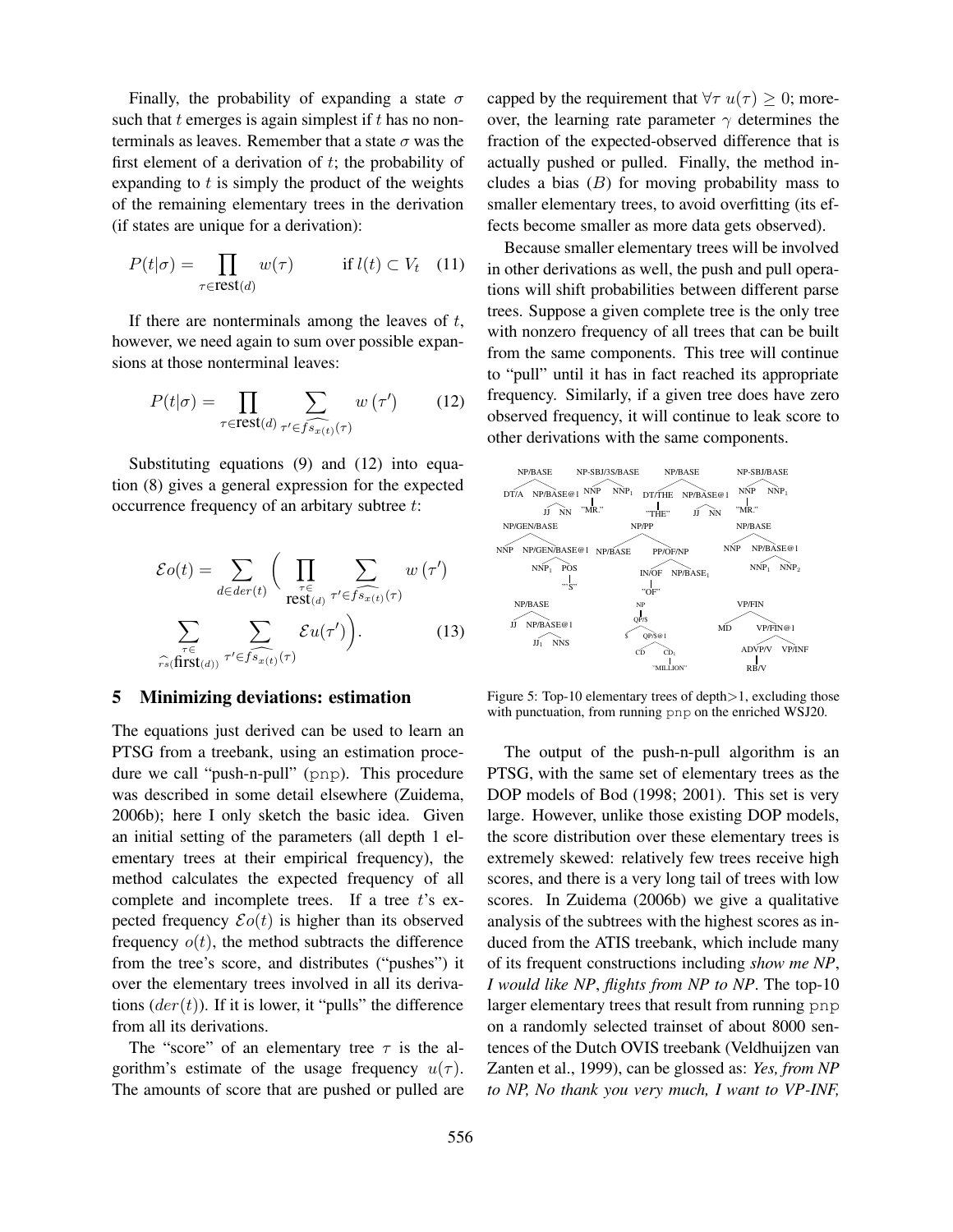*No thank you, I want PP to VP-INF, I want PP, I want Prep NP-LOC Prep NP-LOC, Yes please, At CD o'clock*. In figure 5 we give the top-10 elementary trees resulting from the WSJ20-corpus.



Figure 6: Log-log curves of (i) subtree frequencies against rank (for  $10^6$  subtrees from WSJ20), (ii) pnp-scores against rank, and (iii) the same for the top-10000 depth>1-subtrees.

Figure 6 shows some characteristics of this last grammar. Shown are log-log plots, such as commonly used to visualise the Zipf-distributions in natural language. The top curve plots log(frequency) against log(rank) for each subtree of the trees in the corpus, which shows the approximate Zipfian behavior. The second curve from above plots the log(score) against log(rank) for these same subtrees. As can be observed, the score-distribution follows the frequency distribution only for the most frequent subtrees (all of depth 1), but then deviates from it downwards. The bottom curve – an almost straight line in this log-log space  $-$  gives the log(score) vs  $log(rank)$  of subtrees with a depth $>1$ .



Figure 7: Subtree frequencies against pnp-scores, including subsets pnp1000 (dark/blue) and pnp10000 (light/green).

Figure 7 further illustrates the difference between the score- and the frequency-distributions, by plotting for each subtree, log-frequency (y-axis) against log-score (x-axis). The subtrees clearly fall into two categories: those where the scores correlate strongly with frequency (the depth 1 subtrees) and the larger subtrees that vary greatly in how strong scores correlate with frequency. Only larger subtrees that receive relatively high scores should be used in parsing.

Weights are proportional to subtree-frequencies in the DOP1 and related "maximalist" models. The differences between the frequency and scoredistributions thus illustrate a very important difference between maximalist and parsimonious DOP. The characteristics of the score distribution allow P-DOP to throw away most of the subtrees without significantly affecting the distribution over complete parse trees that the grammar defines. This is the approach we take for evaluating parsing performance: we take as our baseline the treebank PCFG, and then add the  $n$  larger elementary trees with the highest scores from our induced PTSG.

### **6 Parsing Results**

For our parsing results we use BitPar, a fast and freely available general PCFG parser (Schmid, 2004). In our first experiments we used the OVIS corpus, with semantic tags and punctuation removed, and all trees (train- and testset) binarized. As a baseline experiment, we read off the treebank PCFG as decribed in section 2. The recall, precision and complete match results are in table 1, labeled tbpcfg. For comparison, we also show the results obtained with two versions of the DOP model, DOP1 (Bod, 1998) and DOP\* (Zollmann and Sima'an, 2005) on the same treebank.

We ran the pnp program as described above on the trainset, with parameters  $B = 1.0$ ,  $\gamma = 0.1$  and  $d = 4$ . This run yielded a single PTSG that was used in 4 parsing runs. For these experiments, we added increasingly many of the depth>1 elementary trees from the PTSG, with minimum scores of 7.0, 1.0, 0.5, and 0.075. The added elementary trees were first converted to PCFG rules, by labeling all internal nodes with a unique address label and reading off the CFG-productions. Each rule received a score equal to the score of the elementary tree it derived from. A copy of each rule, with the label removed, was also added with a negative score, BitPar auto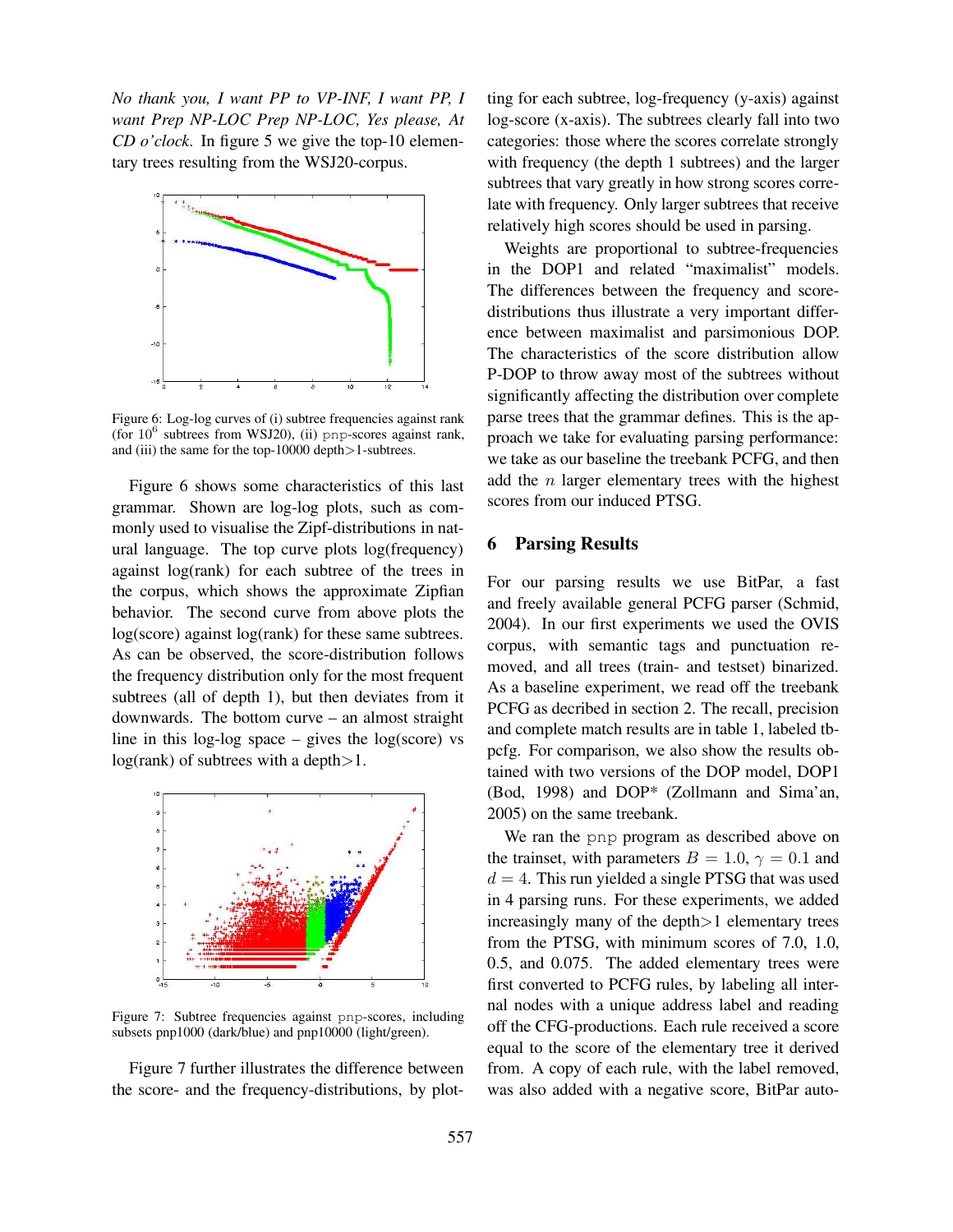matically sums (and substracts) and normalizes the frequency information provided with each rule. Bit-Par was then run on the testset sentences, with the option to output the *n* best parses with  $n = 10$  by default. These parses were then read in in a postprocessing program, which removes address labels, sums probabilities of equivalent parses and outputs the most probable parse for each sentence (this is the same approximation of MPP, albeit with smaller  $n$ , as used in most of Bod's DOP results). The results of these experiments are also in table 1, labeled  $pnpN$ , where  $N$  is the number of elementary trees added.

| model    | $#$ rules           | LR.   | LP    | CM      |
|----------|---------------------|-------|-------|---------|
| tb-pcfg  | 3000                | 93.45 | 95.5  | 85.84   |
| DOP1     | $1.4 \times 10^{6}$ |       |       | (87.55) |
| $DOP*$   | (< 50000)           |       |       | (87.7)  |
| pnp100   | $3000+100$          | 93.63 | 95.65 | 86.55   |
| pnp763   | $3000+763$          | 93.5  | 95.52 | 86.75   |
| pnp1517  | 3000+1517           | 93.78 | 95.83 | 87.36   |
| pnp11411 | 3000+11411          | 94.26 | 96.4  | 87.77   |

Table 1: Results on the Dutch OVIS tree bank, with semantic tags and punctuation removed. Reported are evalb scores on a random testset of 1000 sentences (a second testset of 1000 sentences is kept for later evaluations). The trainset for both the treebank grammar and the pnp program consists of the remaining 8049 trees. Coverage in all cases in 989 sentences out of 1000. Results in brackets are from Zollman & Sima'an, 2005, using a different train-test set split.

As these experiments show, adding larger elementary trees from the induced PTSG, in order of their assigned scores, monotonously increases the parse accuracy of the treebank PCFG. Although the final grammar is at least 5 times larger than the original treebank PCFG, and the parser therefore slower, the grammar is orders of magnitude smaller than the corresponding maximalist DOP models and shows comparable parse accuracy.

For a second set of parsing experiments, we used the WSJ portion of the Penn Tree Bank (Marcus et al., 1993) and Helmut Schmid's enrichment program tmod (Schmid, 2006). Schmid's program enriches nonterminal labels in the treebank, using features inspired by (Klein and Manning, 2003). After enrichment, Schmid obtained excellent parsing scores with the treebank PCFG. In table 2, as model tb-pcfg, we give our baseline results. These are slightly lower than Schmid's, for two reasons: (i) our implementation ignores the upper/lower case distinction, and (ii) we do not use Schmid's word class automaton for unknown words (the only smoothing used is the built-in feature of the BitPar parser, which extracts an open-class-tag file from the lexicon file). Because our interest here is in the principles of enrichment we have not attempted to adapt these techniques for our implementation.

As before, we ran the pnp program on the trainset, the enriched sections 2-21 of the WSJ. For computational reasons, pnp is only run on trees with a yield of length (including punctuation)  $\leq$ 20. This run, which took several days on a machine with 1.5Gb RAM, again produced a very large PTSG, from which we extracted the 1000 and 10000 depth>1 elementary trees with the highest scores for parsing experiments. Parsing and postprocessing is performed as before, with the MPP approximated from the best  $n = 20$  parses. Results from these experiments are shown in table 2, as models pnp1000 and pnp10000. With a small number of added trees, we see a small drop in the parsing performance, which we interpret as evidence that our additions somewhat disturb the nicely tuned probability distribution of the treebank PCFG without providing many advantages, because the most frequent constructions have already been addressed in the manual PCFG enrichment. However, with 10000 added subtrees we see an increase in parse accuracy, providing evidence that pnp has learned potential enrichments that go beyond the manual enrichment.

| model                                                                                | L R | LP - | $F_1$ | CM    |
|--------------------------------------------------------------------------------------|-----|------|-------|-------|
|                                                                                      |     |      |       | 26.58 |
|                                                                                      |     |      |       | 26.70 |
| tb-pcfg 83.27 83.53 83.40<br>pnp1000 83.20 83.47 83.33<br>pnp10000 83.56 83.99 83.77 |     |      |       | 26.93 |

Table 2: Results on the WSJ section of the Penn Tree Bank, where nonterminals are enriched with features using Helmut Schmid's tmod program (Schmid, 2006). Reported are evalb scores (ignoring punctuation) on 1699 sentences  $\leq 100$ , including punctuation, from section 22. Sections 02-21 were the train set for the treebank PCFG; only trees with a yield (including punctuation) of length  $\leq 20$  were used for the pnp program. Coverage in all cases is 1691 (excluding failed parses gives  $F_1 = 85.19$  for the tb-pcfg-baseline, and 85.54 for pnp10000).

In figure 8(left) we plot the difference in parse accuracy between the treebank PCFG and our best model per testset sentence. To make the plot more informative, the sentences are ordered by increasing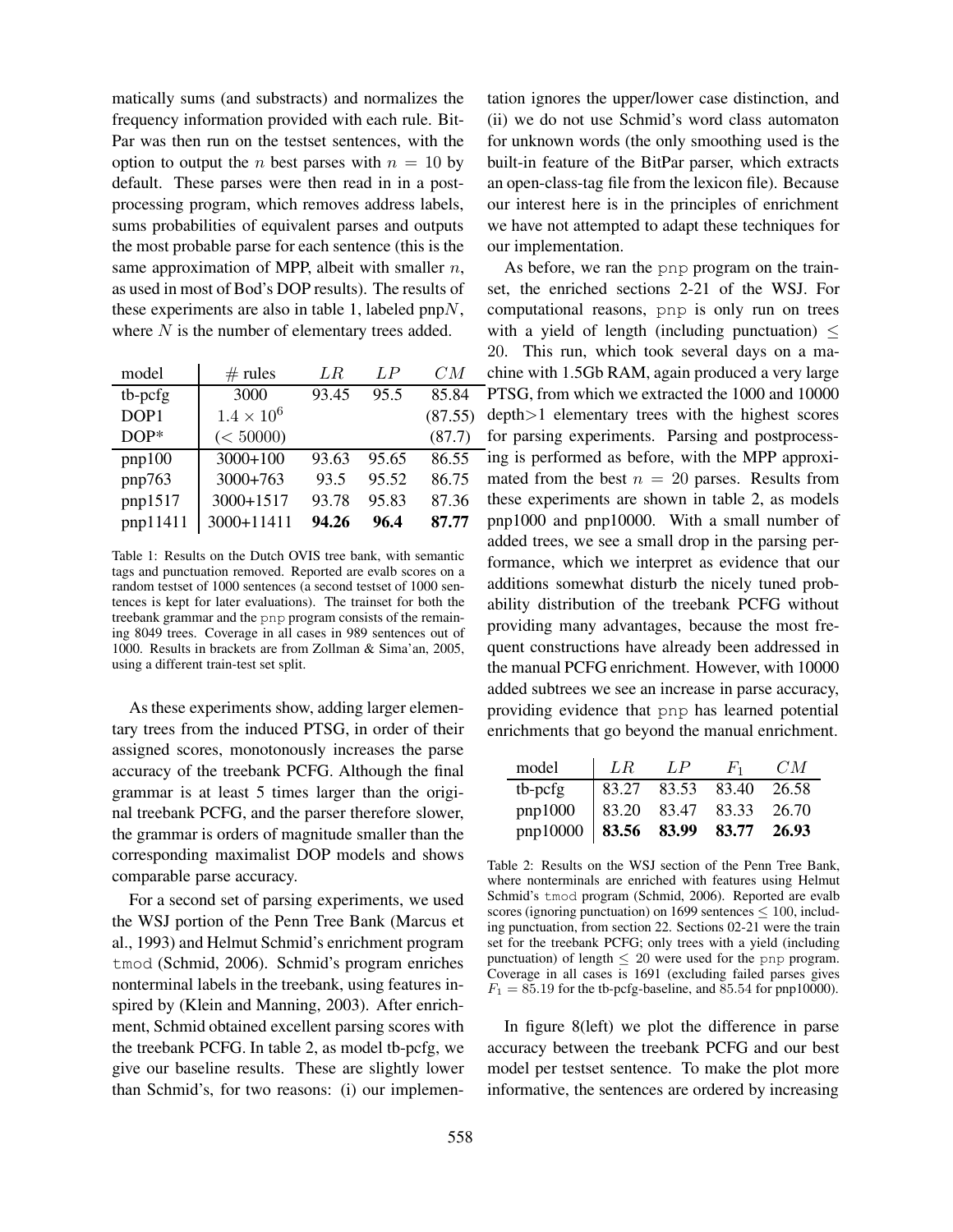difference. Hence, on the left are sentences where the treebank PCFG scores better, and at the right the sentence where pnp10000 scores best. As is clear from this graph, for most sentences there is no difference, but there are small and about equally sized subsets of sentences for which one or the other model scores better. We have briefly analysed these sentences, but not found a clear pattern. In figure 8(right) we plot in a similar way the difference in log-likelihood that the parsers assign to each sentence. Here we see a clear pattern: only very few sentences receive slightly higher likelihood under the PCFG model. For a good portion of the sentences, however, the pnp10000 model assigns them somewhat and in some cases much higher likelihood. The highest likelihood gains are due to a small number of frequent multiword expressions, such as "New York Stock Exchange Composite Trading", which P-DOP treats as a unit; all of the other gains in likelihood are also due to the use of depth $>1$  elementary trees, including some non-contiguous constructions such as *revenues rose CD % to* \$ *CD million from* \$ *CD million*.



Figure 8: Per sentence difference in f-score (left) and loglikelihood (right) of the sentences of WSJ section 22. The xaxis gives the sentence-rank when sentences are ordered from small to large on y-axis value.

### **7 Discussion and Conclusions**

We set out to develop a parsimonious approach to Data-Oriented Parsing, where all subtrees can potentially become units in a probabilistic grammar but only if the statistics require it. The grammars resulting from our algorithm are orders of magnitude smaller than those used in Bod's maximalist DOP. Although our parsing results are not yet at the level of the best results obtained by Bod, our results indicate that we are getting closer and that we already induce linguistically more plausible grammars.

Could P-DOP eventually not only be more efficient, but also more accurate than maximalist DOP models? Bod has argued that the explanation for DOP's excellent results is that it takes into account all possible dependencies between productions in a tree, and not just those from an a-priori chosen subset (e.g. lexical, head, parent features). Nonhead dependencies in non-contiguous natural language constructions, like *more ... than*, as in *more freight than cargo*, are typically excluded in the enrichment/conditioning approaches discussed in section 2. Bod wants to include any dependency a priori, and then "let the statistics decide".

Although the inclusion of all dependencies must somehow explain the performance difference between Bod's best generative model and manually enriched PCFG models, this explanation is not entirely satisfactory. Zuidema (2006a) shows that also the estimator (Bod, 2003) uses is biased and inconsistent, and will, even in the limit of infinite data, not correctly identify many possible distributions over trees. This is not just a theoretical problem. For instance, in the Penn Tree Bank the construction *won't VP* is annotated as *(VP (MD wo) (RB n't) VP)*. There is a strong dependency between the two morphemes: *wo* doesn't exist as an independent word, and strongly predicts *n't*. However, Bod's estimator will continue to reserve probability mass for other combinations with the same POS-tags such as *wo not*, even with an infinite data set only containing *will not* and *wo n't*. Because in parsing the strings are given, this particular example will not harm the parse accuracy results. The example might be diagnostic for other cases that do, however, and certainly will have impact when DOP is used as language model. P-DOP, in contrast, does converge to grammars that treat *won't* as a single unit.

The exact relation of P-DOP to other DOP models, including S-DOP (Bod, 2003), Backoff-DOP (Sima'an and Buratto, 2003), DOP\* (Zollmann and Sima'an, 2005) and ML-DOP (Bod, 2006; based on Expectation Maximization) and not dissimilar automatic enrichment models such as (Petrov et al., 2006), remains a topic for future work.

**Acknowledgments** Funded by the Netherlands Organisation for Scientific Research (EW), project nr. 612.066.405; many thanks to Reut Tsarfaty, Remko Scha, Rens Bod and three anonymous reviewers for their comments.